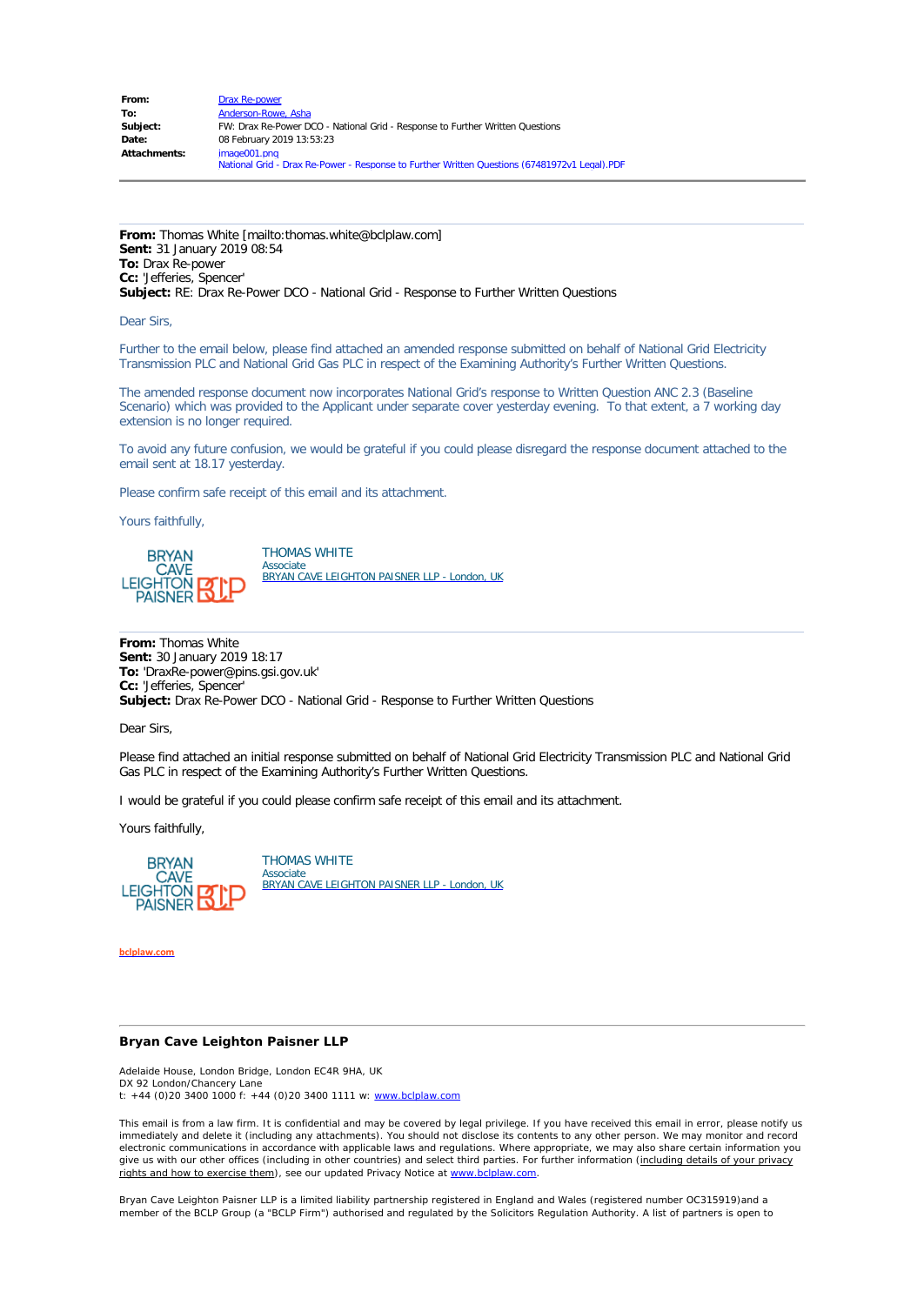inspection at its registered office: Adelaide House, London Bridge, London EC4R 9HA, UK. Within the BCLP Group, 'partner' is used to refer to<br>a member, or an employee or consultant with equivalent standing and/or qualifica

This email has been scanned by the Symantec Email Security.cloud service. For more information please visit [http://www.symanteccloud.com](http://www.symanteccloud.com/)

\_\_\_\_\_\_\_\_\_\_\_\_\_\_\_\_\_\_\_\_\_\_\_\_\_\_\_\_\_\_\_\_\_\_\_\_\_\_\_\_\_\_\_\_\_\_\_\_\_\_\_\_\_\_\_\_\_\_\_\_\_\_\_\_\_\_\_\_\_\_

\_\_\_\_\_\_\_\_\_\_\_\_\_\_\_\_\_\_\_\_\_\_\_\_\_\_\_\_\_\_\_\_\_\_\_\_\_\_\_\_\_\_\_\_\_\_\_\_\_\_\_\_\_\_\_\_\_\_\_\_\_\_\_\_\_\_\_\_\_\_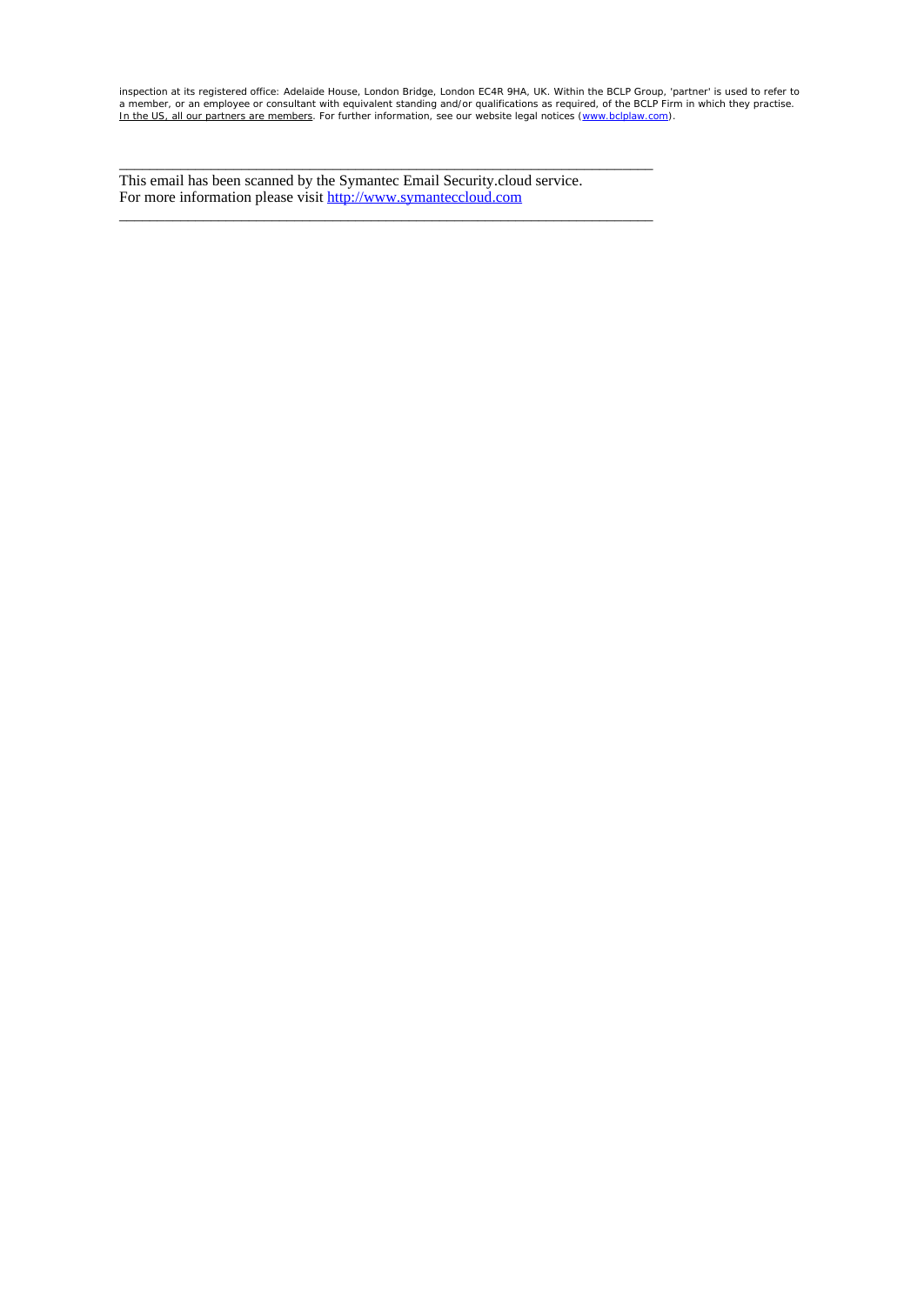

Date: 30 January 2019 Our ref: Your ref: 26502.00123 / T0726.00134

The Planning Inspectorate National Infrastructure Planning Temple Quay House 2 The Square Bristol, BS1 6PN

**By Email Only To: [DraxRe-power@pins.gsi.gov.uk](mailto:DraxRe-power@pins.gsi.gov.uk)**

Dear Sirs

## **Application by Drax Power Ltd for an Order Granting Development Consent for the Drax Re-power Project (the "Project")**

#### **Response to Examining Authority's Further Written Questions**

We act on behalf of National Grid Electricity Transmission plc and National Grid Gas plc, together "**National Grid**."

Please find enclosed a copy of National Grid's response to Written Questions CA 2.1 (Plot 5), DCO 2.9 (Protective Provisions) and ANC. 2.3 (Baseline Scenario).

Yours faithfully

#### **Bryan Cave Leighton Paisner LLP**

twhi\67477008.2

Bryan Cave Leighton Paisner LLP is a limited liability partnership registered in England and Wales (registered number OC315919), and a member of the BCLP Group (a "BCLP Firm") authorised and regulated by the Solicitors Regulation Authority. A list of partners is open to inspection at its registered office: Adelaide House, London Bridge, London EC4R 9HA, UK. Within the BCLP Group, 'partner' is used to refer to a member, or an employee or consultant with equivalent standing and/or qualifications as required, of the BCLP Firm in which they practise. In the US, all our partners are members. For further information, see our website legal notices (www.bclplaw.com).

**BRYAN CAVE LEIGHTON PAISNER LLP** Adelaide House, London Bridge London EC4R 9HA **United Kingdom** T: +44 (0)20 3400 1000 F: +44 (0)20 3400 1111 DX92 London

bclplaw.com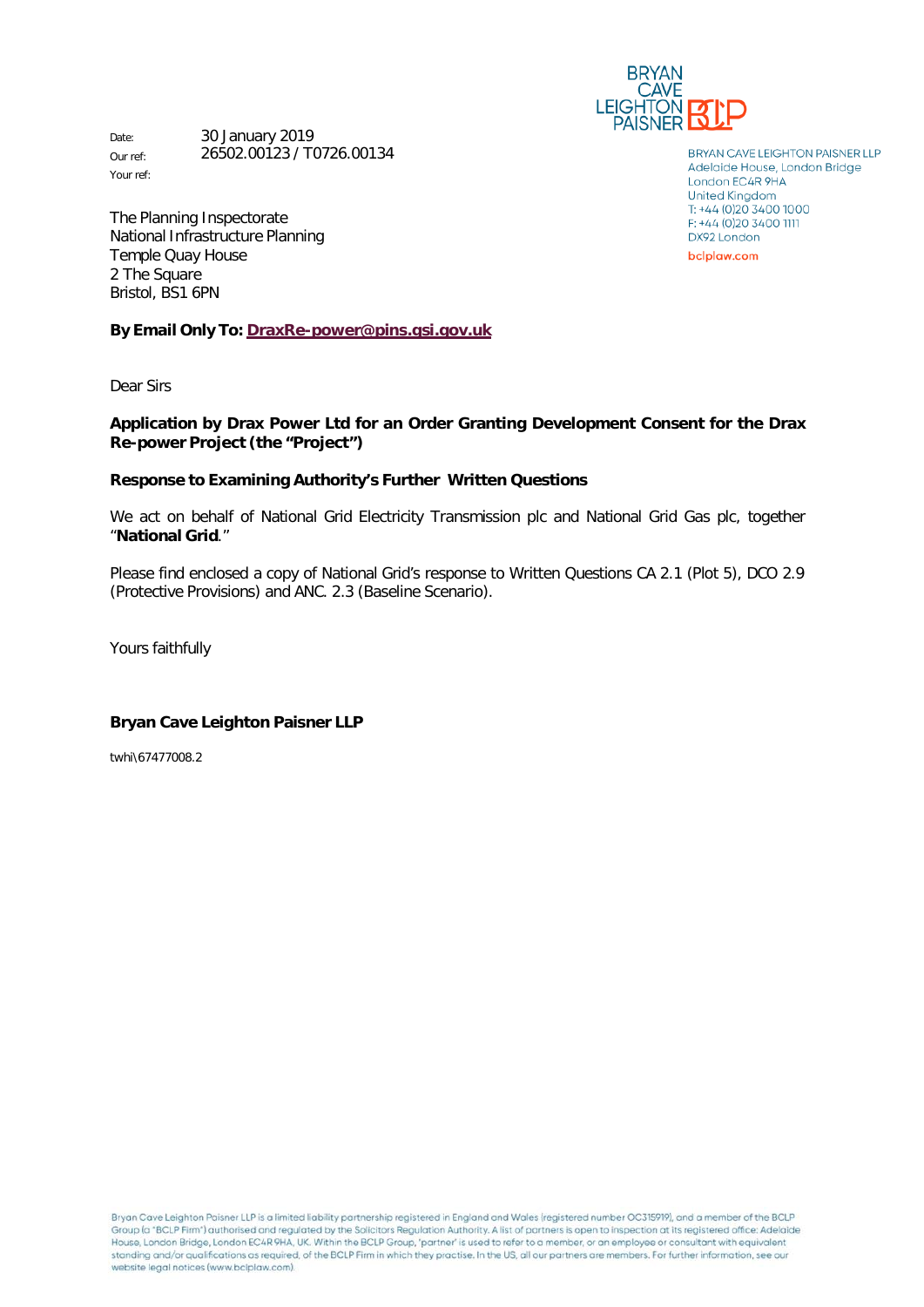# **Appendix 1**

#### **Response to Written Question CA 2.1 (Plot 5)**

| ExA Ref | Question to                    | Question                                                                                                                                                                                                                                                                                                                                                                                                                                                                                                                                                                                                                                                                                                                                                                          |
|---------|--------------------------------|-----------------------------------------------------------------------------------------------------------------------------------------------------------------------------------------------------------------------------------------------------------------------------------------------------------------------------------------------------------------------------------------------------------------------------------------------------------------------------------------------------------------------------------------------------------------------------------------------------------------------------------------------------------------------------------------------------------------------------------------------------------------------------------|
| DCO 2.9 | The Applicant<br>National Grid | At the Compulsory Acquisitions Hearing held on Thursday 6 December<br>2018 [EV-015], the ExA raised the issue of concern expressed by<br>National Grid in its WR [REP2-044] in respect to the Plot 5 'limbs' in<br>connections with Works Nos 8A and 8B, on which compulsory acquisition<br>of new rights are sought as shown on the Land Plan [REP2-006]. The<br>Applicant responded, also confirmed in writing in its submissions at D4<br>[REP4-010] that this point is wrapped up in discussions with National<br>Grid on the protective provisions, and that the issue was expected to be<br>resolved by the end of the Examination. The 'limbs' remain on the Land<br>Plans submitted at D5 [REP5-004].<br>Update this position and whether the objection is to be removed. |
|         |                                |                                                                                                                                                                                                                                                                                                                                                                                                                                                                                                                                                                                                                                                                                                                                                                                   |

- 1.1 National Grid notes the response provided by the Applicant in its 'Responses to Written Representations' (dated 22 November 2018), and particularly the Applicant's acknowledgement that any works undertaken in respect of the Drax Substation would be governed by protective provisions and/or the terms of a confidential commercial agreement entered into between National Grid and the Applicant.
- 1.2 In particular, National Grid notes that Paragraph 33(1) of the protective provisions included within Part 4 of Schedule 11 to the draft DCO provides as follows:

"Regardless of any provision in this Order or anything shown on the land plans or contained in the book of reference to the Order the undertaker must not acquire any land interest or apparatus or override any easement or other interest of National Grid otherwise than by agreement (such agreement not to be unreasonably withheld or delayed)." I

- 1.3 National Grid is continuing to liaise with the Applicant with respect to the negotiation of satisfactory protective provisions.
- 1.4 However, National Grid's objection to the Applicant's intended use of compulsory purchase powers over the Drax Substation will necessarily remain in force until such time as the protective provisions are in a form which is commercially and operationally acceptable to National Grid.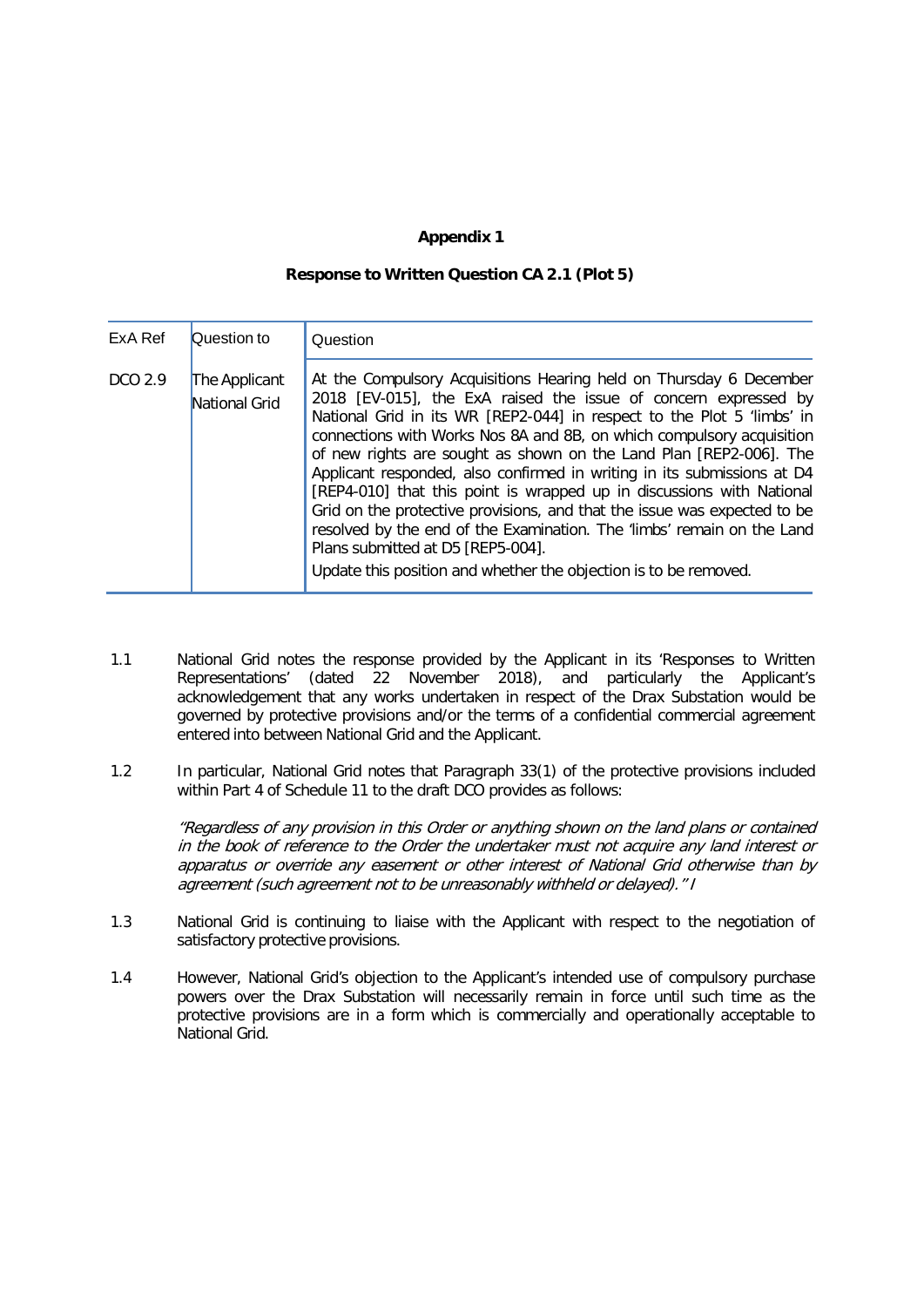## **Appendix 2**

#### **Response to Written Question DCO 2.9 (Protective Provisions)**

| ExA Ref | Question to                                   | Question                                                                                                                                                                                                                                                                                                       |
|---------|-----------------------------------------------|----------------------------------------------------------------------------------------------------------------------------------------------------------------------------------------------------------------------------------------------------------------------------------------------------------------|
| DCO 2.9 | National Grid<br>The<br>Environment<br>Agency | The Applicant has updated its DCO with its submissions at D5 [REP5-<br>011] in which Schedule 11 has been significantly amended to include<br>new protective provisions for National Grid Gas, National Grid Electricity<br>Transmission and the Environment Agency.<br>Provide a response on these additions. |

- 1.1 National Grid notes that Parts 4 and 5 of Schedule 11 to the draft DCO now contain protective provisions which are expressed to be for the benefit of National Grid Electricity Transmission plc and National Grid Gas plc respectively.
- 1.2 Whilst inclusion of these protective provisions on the face of the draft DCO is necessarily of benefit to National Grid, the provisions fail to satisfactorily address certain of National Grid's existing commercial and operational concerns.
- 1.3 National Grid is, therefore, continuing to liaise with the Applicant with respect to the negotiation of protective provisions which are commercially and operationally acceptable to National Grid.
- 1.4 It is currently anticipated that an amended form of protective provisions will be appended to a confidential commercial agreement and expressed to take precedence over the protective provisions included on the face of the DCO.
- 1.5 It is National Grid's intention that agreement may be reached before the conclusion of the Examination.
- 1.6 However, to the extent that it is not possible to reach agreement, National Grid reserves the right to provide further written information to the Examining Authority in respect of any issues remaining in dispute between the parties at that stage of the Examination.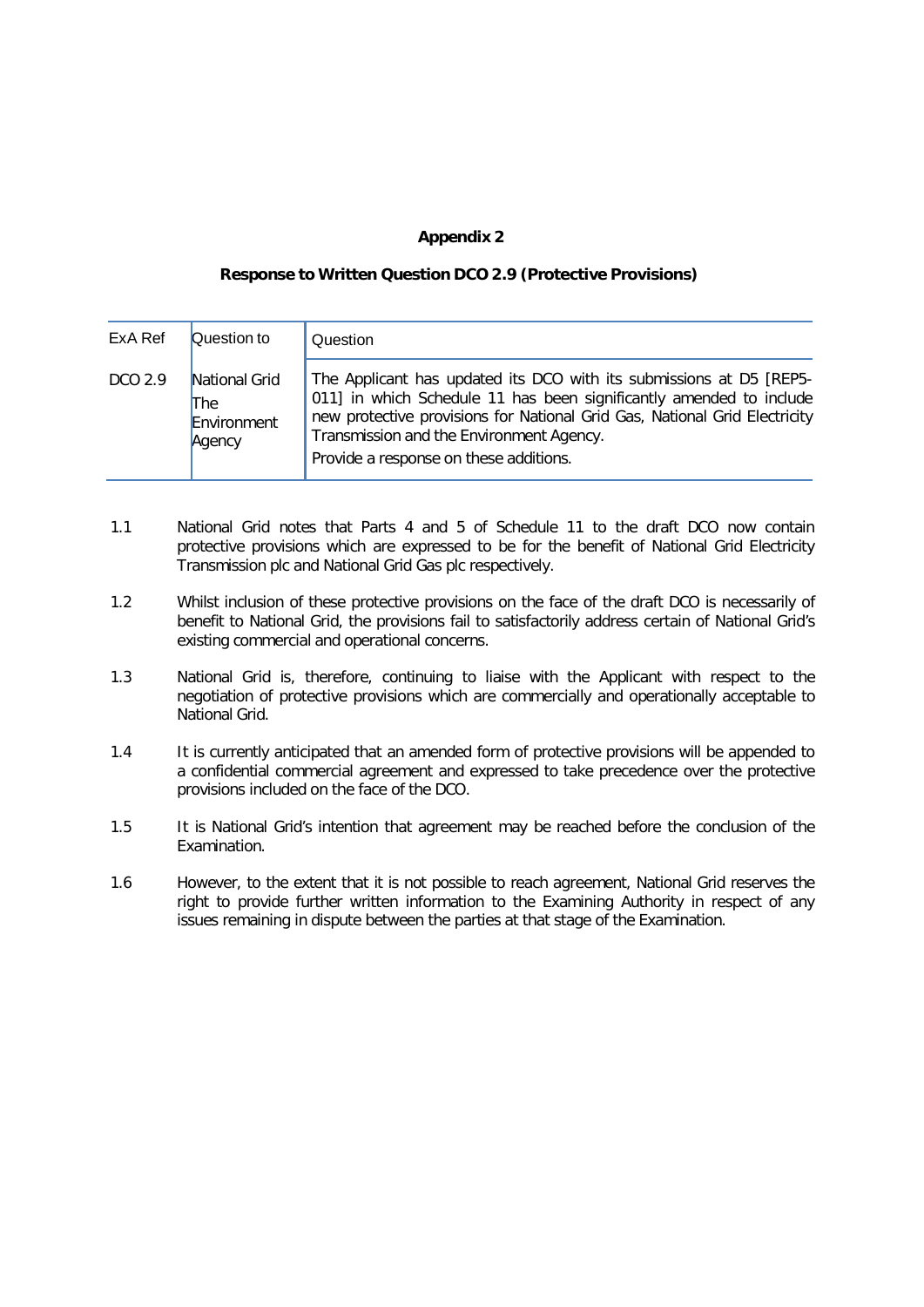## **Appendix 3**

### **Response to Written Question ANC 2.3 (Baseline Scenario)**

| ExA Ref | Question to   | Question                                                                                                                                                                                                                                                                                                                                                                                                                                                                                                                                                                                                                                                         |
|---------|---------------|------------------------------------------------------------------------------------------------------------------------------------------------------------------------------------------------------------------------------------------------------------------------------------------------------------------------------------------------------------------------------------------------------------------------------------------------------------------------------------------------------------------------------------------------------------------------------------------------------------------------------------------------------------------|
| ANC 2.3 | National Grid | Paragraph 15.4.2 of the ES [APP-083] states that if the existing coal-<br>fired units 5 and 6 were to close, the lost energy would be replaced<br>elsewhere on the National Grid, and that this would be sourced from<br>thermal power sources with similar scale and nature, and similar<br>emission intensity as the existing coal-fired units 5 and 6. The ES<br>acknowledges that this is an assumption and has not been considered in<br>detail.                                                                                                                                                                                                            |
|         |               | The Applicant provided some further explanation of this at the ISH on<br>Environmental Matters held on Wednesday 5 December 2018 [EV-010 -<br>EV-013], and confirmed in writing in Paragraph 3.63 of its D4 response<br>[REP4-012]. This states that National Grid would replace lost capacity by<br>dispatching power plant capacity based on a stack list, with the more<br>efficient and thus cheaper energy producers being dispatched first.<br>While this might refer to renewable plants if there was an abundance of<br>wind or sun, it is likely to result in thermal plants being called on as they<br>offer grid stability and transfer requirements. |
|         |               | i. Comment on the Applicant's assumptions.<br>ii. Explain why renewable resources would not more frequently fill the<br>gap given the quantum of renewable energy source generating stations<br>within the vicinity of Drax Power Station.                                                                                                                                                                                                                                                                                                                                                                                                                       |

- 1.1 National Grid dispatches generation to meet demand in a specific order called the merit order. This is determined by the cost at which each generator bids on to the system.
- 1.2 In basic economics it is assumed that in a perfect world all generators would bid on to the system at their short run marginal cost (SRMC), otherwise known as their minimum operating costs plus fuel costs. For most renewable plants this figure is very low (essentially free) as there are no fuel costs.
- 1.3 The merit order is therefore made up from all available renewable sources, followed by more expensive plant such as gas and coal.
- 1.4 When dispatching generation to meet demand the merit order is followed, therefore if Drax was generating at the time it is likely that the level of available renewables on the system was not sufficient to meet demand and more expensive plant was required.
- 1.5 It is therefore a fair assumption to assume that if the level of renewables remained constant and Drax was no longer operating, a plant with similar efficiency and CO2 intensity would replace it.